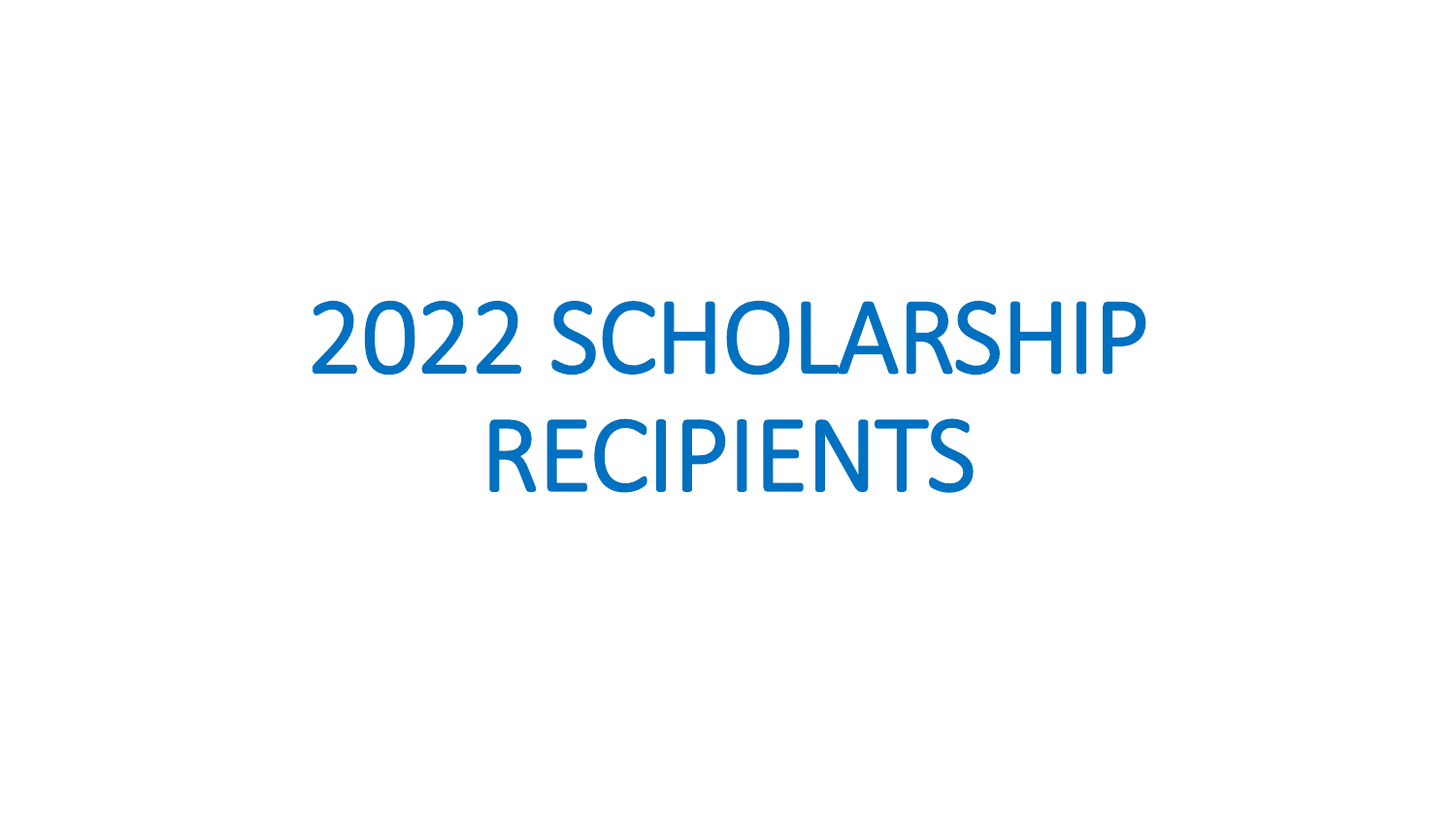# **Laurel Dorminy**

Laurel has a daunting list of extracurricular activities at Lake Highlands High School including varsity cheerleading, the Wranglers country western dance team, student council, Presidency of the LHHS chapter of the National Charity League, and participation in many other service projects and clubs. However, Laurel is most proud of her #4 ranking in the graduating class while taking many advanced placement classes and maintaining a busy calendar.

After graduation, Laurel plans to attend the University of Wisconsin at Madison to earn a degree in computer engineering. She thinks more women should demonstrate the confidence to pursue careers in math and science. She plans to make an impact by contributing to the promotion of women into positions in STEM fields".

Lest you think that Laurel is all work and no play, she was voted by her classmates as "Most Humorous Senior Girl." She confesses that she has never met a pun that she didn't like. Jo Leeper, who we lost this year and greatly miss, was a longtime member of the Altrusa scholarship committee and the provider of this scholarship. She would have loved to have met Laurel Dorminy.

#### **Jo Leeper Scholarship Awardee**

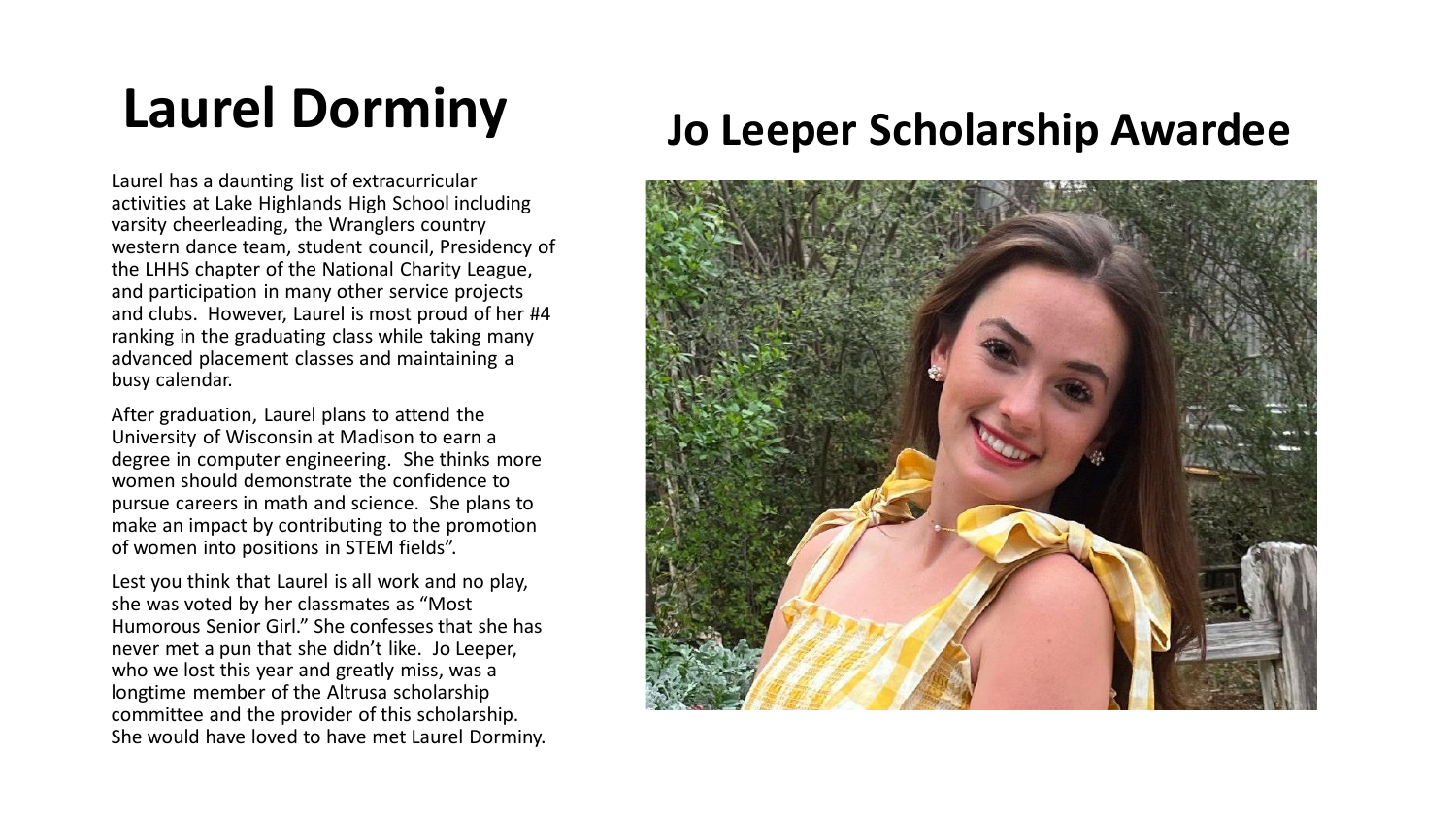#### **Brandon Beller**

Lake Highlands High School student Brandon Beller is quite the Renaissance man dividing his free time among a wide range of extracurricular interests from playing basketball for his school team to dancing for the Wildcat Wranglers country western dance team to presiding over the LHHS Latin Club. He also finds time to serve as a middle school leader/mentor for Young Life and to run his own L-Streets Lawn Care Company. Despite his busy schedule, Brandon is ranked #3 in his class of 583 students. He plans to attend Texas A & M and pursue a career in business or possibly medicine.

When asked to choose his proudest accomplishment over his school career, Brandon mentions his efforts to be kind and non-judgmental as he negotiates high school life. He will be a great representative of Altrusa and our values.

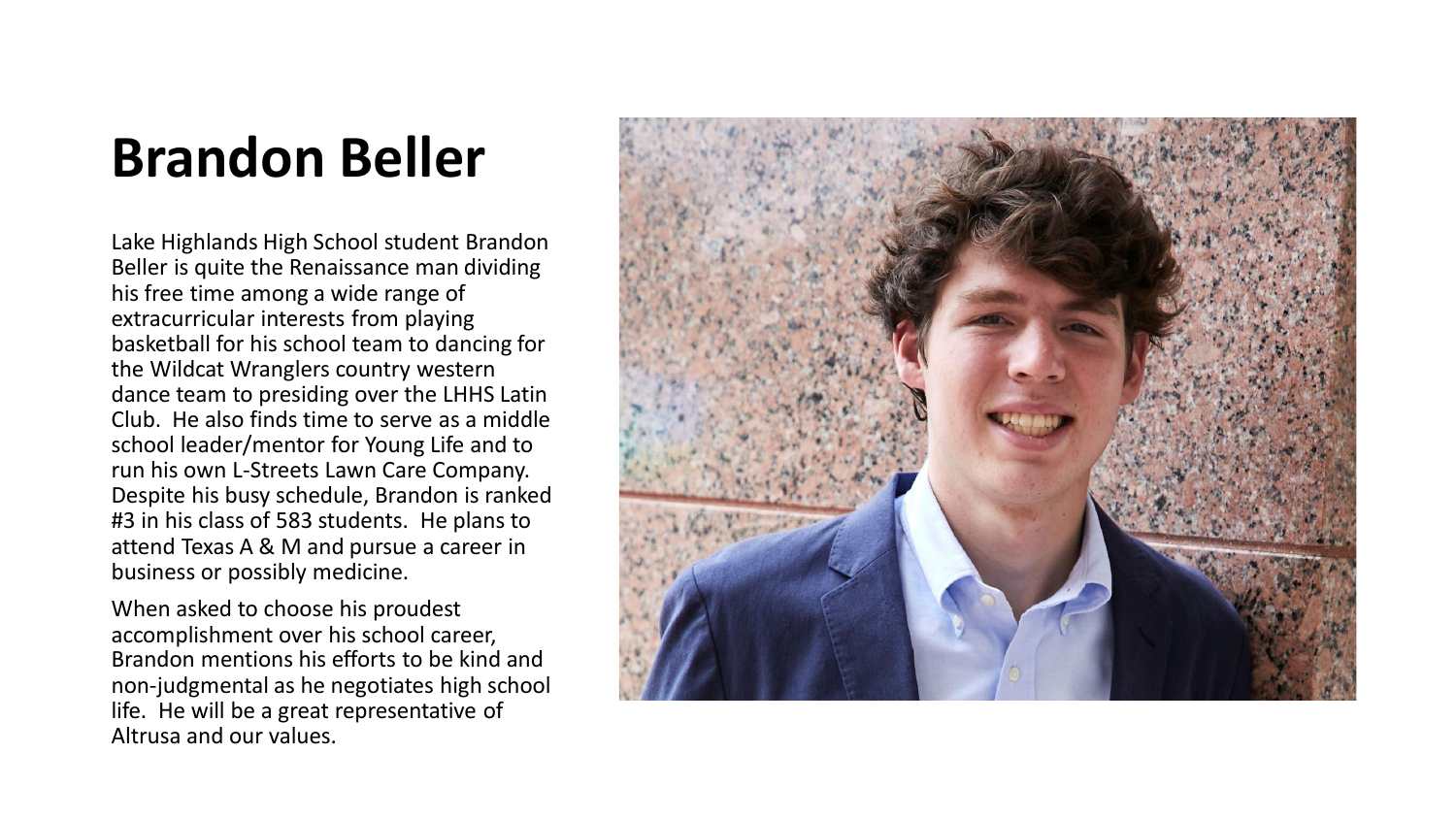## **Gavin Campbell**

Gavin is a graduating Senior at Lake Highlands High School with plans to attend Texas A & M at Corpus Christi to study nursing next fall. Gavin has been deeply involved in choir, theater and musical theater during his high school career, holding leadership positions in both theater and choir while achieving an "A" average GPA. Gavin is skilled in both the performing and technical sides of theater and is also interested in creating magic and performing as a magician.

Gavin wants to focus on a career that helps others and betters his community. He found inspiration in the caring team of nurses that helped his mother in her losing battle with cancer. This experience led Gavin to choose nursing as his path to reach his goals for making a difference.

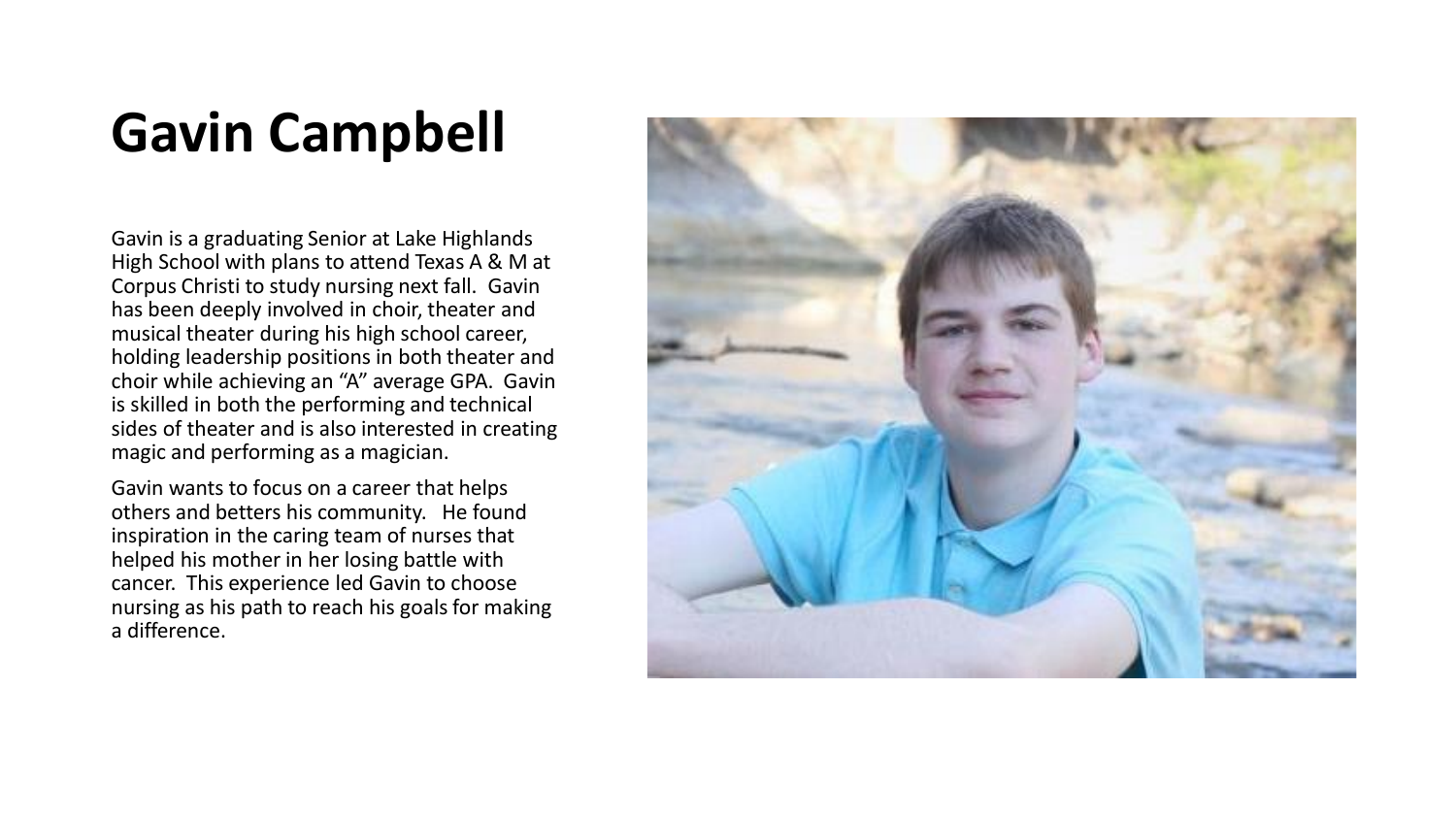### **Maricarmen Hernandez**

Pearce High School graduating senior Maricarmen Hernandez credits the hard work of her parents as the inspiration for her own hard work to achieve an excellent high school record. She juggles many extracurricular activities and maintains an "A" average GPA, all while working 25 hours per week throughout high school. She is a Pearce athletic trainer, holds leadership positions in the school's chapter of Healthcare Occupations Students of America (HOSA), is a Richardson Healthcare Career Academy Ambassador, and enjoys being part of the AVID program. Maricarmen was also one of 12 RISD seniors selected for the prestigious Superintendent's Student Advisors Council (Super SAC) which provides student perspectives on many current topics to the Superintendent and School Board.

Maricarmen plans to pursue a master's degree in architecture, possibly at UT Arlington. Her dream is to design beautiful structures that will be enjoyed by future generations. The sky's the limit for this highly focused Altrusa scholarship winner!

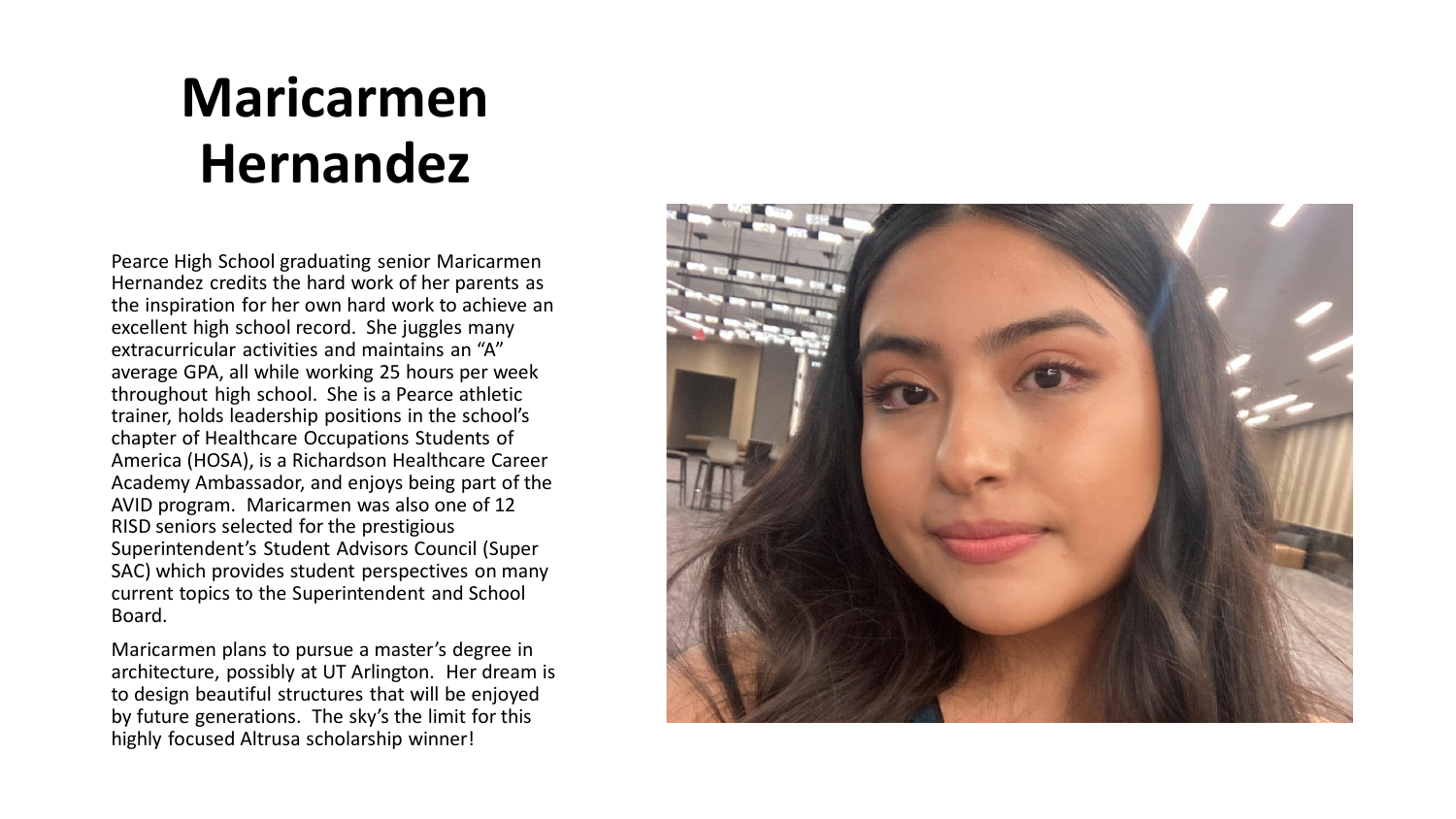#### **Ravienne Hodgson**

Ravienne dealt with childhood trauma to become an impressive senior at Pearce High School as well as developing a personal mission to improve mental healthcare services for children. She is #14 in her class at Pearce, resurrected the school's mental health club (raising \$600 for suicide prevention in just 24 hours), and was selected three years for the all-region choir. In her spare time, she studies advanced French on-line. She is currently enrolled for her second year in the Pearce AP Capstone program doing college level research studying the efficacy of various ways to treat depression in children.

Last summer Ravienne participated in the Mayor's Summer Internship Program interning at a community center that helps refugee women find success in this country. After her paid internship was completed, Ravienne has continued to volunteer weekly for this important non-profit.

Ravienne plans to complete an advanced degree in Clinical Psychology and hopes to develop a career that focuses on providing better trauma therapies for children, reforming pediatric psychiatric care, and giving abused children better access to legal justice and a better safety net. Ravienne is well prepared to meet these great goals.

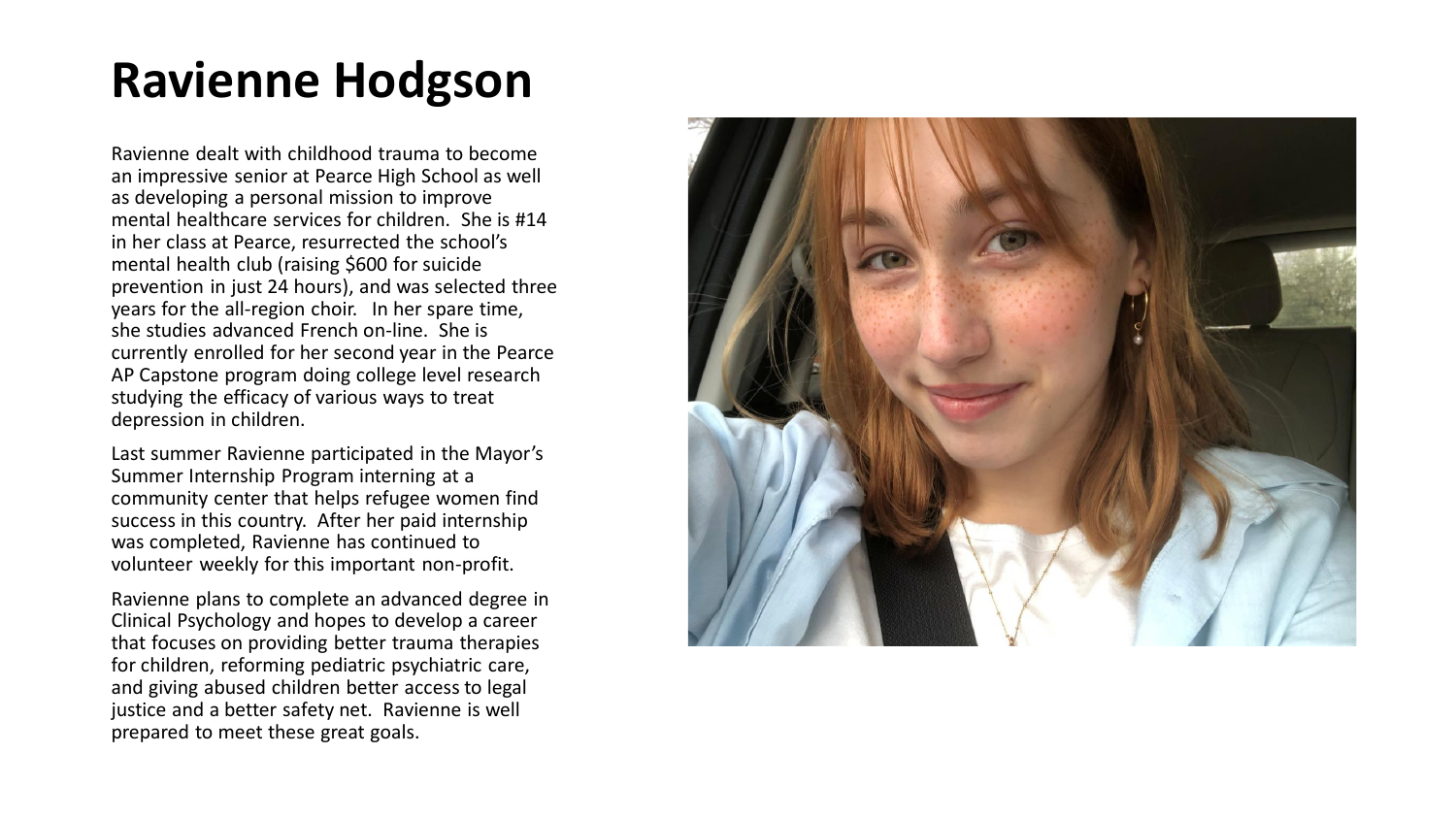#### **Victor Macias**

Victor will graduate from J.J. Pearce High School this May. During his time in high school, he has been part of the AVID program (Advancement Via Individual Determination) and enjoys mentoring middle school students in ways to better serve their community. He also enjoys doing service projects with St. Paul the Apostle Catholic Church.

Victor's dream is to pursue a career in the auto/diesel industry, eventually opening his own shop, expanding his business, and creating his own brand. He will be attending Universal Technical Institute to earn an Associate degree along with his Diesel Mechanic's certification. Victor loves everything about this industry and is passionate about creating a successful business in his chosen field. We on the Altrusa Scholarship Committee look forward to being a small part of Victor's vision for his future.